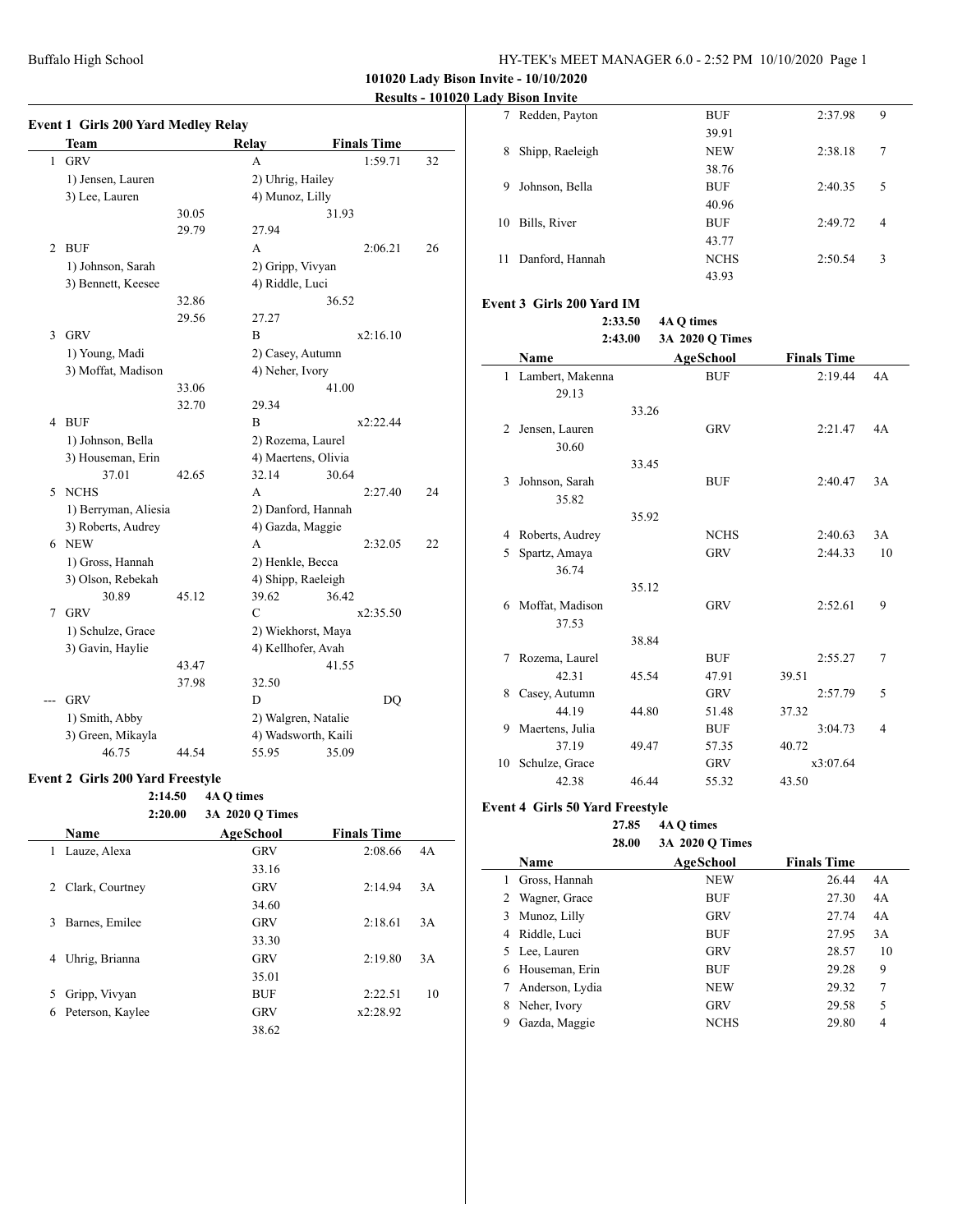## Buffalo High School HY-TEK's MEET MANAGER 6.0 - 2:52 PM 10/10/2020 Page 2

**101020 Lady Bison Invite - 10/10/2020**

**Results - 101020 Lady Bison Invite**

| (Event 4 Girls 50 Yard Freestyle) |                   |             |                    |   |  |
|-----------------------------------|-------------------|-------------|--------------------|---|--|
|                                   | Name              | AgeSchool   | <b>Finals Time</b> |   |  |
| 10                                | Rubeck, Chezni    | <b>GRV</b>  | 30.42              | 3 |  |
| 11                                | Kessler, Mckinley | <b>BUF</b>  | 32.70              | 2 |  |
| 12.                               | Roberts, Lily     | <b>NCHS</b> | 34.46              |   |  |
| 13                                | Gazda, Grace      | <b>NCHS</b> | 36.35              |   |  |
| 14                                | Walgren, Natalie  | GRV         | x36.41             |   |  |
| 15                                | Canchola, Andraya | <b>NCHS</b> | 37.67              |   |  |
| 16                                | Bright, Shelby    | <b>NCHS</b> | x37.86             |   |  |
| 17                                | Green, Mikayla    | <b>GRV</b>  | x39.37             |   |  |
| 18                                | Smith, Abby       | <b>GRV</b>  | x40.12             |   |  |

# **Event 5 Girls 1 mtr Diving**

 $\overline{a}$ 

|    | 170.00<br>145.00    | 4A O times<br>3A 2020 O Times |                     |                |
|----|---------------------|-------------------------------|---------------------|----------------|
|    | Name                | AgeSchool                     | <b>Finals Score</b> |                |
| 1  | Haigler, Gabriella  | <b>NCHS</b>                   | 215.25              | 4A             |
| 2  | Southerland, Hannah | <b>BUF</b>                    | 193.65              | 4A             |
| 3  | Maez, Zella         | <b>GRV</b>                    | 158.85              | 3A             |
| 4  | Maertens, Olivia    | <b>BUF</b>                    | 158.20              | 3A             |
| 5  | Henkle, Becca       | <b>NEW</b>                    | 132.80              | 10             |
| 6  | Oden, Katelynn      | <b>NCHS</b>                   | 132.25              | 9              |
| 7  | Roberts, Olive      | <b>GRV</b>                    | 131.75              | 7              |
| 8  | Wadsworth, Kaili    | <b>GRV</b>                    | 116.05              | 5              |
| 9  | Walgren, Natalie    | <b>GRV</b>                    | 111.70              | 4              |
| 10 | Bright, Shelby      | <b>NCHS</b>                   | 103.50              | 3              |
| 11 | Sausedo, Olivia     | <b>NCHS</b>                   | 95.10               | $\overline{2}$ |
| 12 | Katzmann, Phoebe    | <b>NCHS</b>                   | x85.60              |                |

#### **Event 6 Girls 100 Yard Butterfly**

**1:11.50 4A Q times 1:16.00 3A 2020 Q Times**

| 1:10.00<br><b>JA 2020 V LIMES</b> |                  |       |            |                    |    |  |  |
|-----------------------------------|------------------|-------|------------|--------------------|----|--|--|
|                                   | <b>Name</b>      |       | AgeSchool  | <b>Finals Time</b> |    |  |  |
| 1                                 | Uhrig, Hailey    |       | <b>GRV</b> | 1:06.91            | 4A |  |  |
|                                   | 31.32            | 35.59 |            |                    |    |  |  |
| 2                                 | Bennett, Keesee  |       | <b>BUF</b> | 1:08.36            | 4A |  |  |
|                                   | 32.28            | 36.08 |            |                    |    |  |  |
| 3                                 | Young, Madi      |       | <b>GRV</b> | 1:09.70            | 4A |  |  |
|                                   | 32.09            | 37.61 |            |                    |    |  |  |
| 4                                 | Moffat, Madison  |       | <b>GRV</b> | 1:19.17            | 11 |  |  |
|                                   | 35.69            | 43.48 |            |                    |    |  |  |
| 5.                                | Maertens, Olivia |       | <b>BUF</b> | 1:26.28            | 10 |  |  |
|                                   | 38.85            | 47.43 |            |                    |    |  |  |
| 6                                 | Gavin, Haylie    |       | <b>GRV</b> | 1:28.48            | 9  |  |  |
|                                   | 40.13            | 48.35 |            |                    |    |  |  |

#### **Event 7 Girls 100 Yard Freestyle**

| 1:01.00 | 4A O times      |
|---------|-----------------|
| 1:04.00 | 3A 2020 O Times |

|   | Name              |       | AgeSchool   | <b>Finals Time</b> |    |
|---|-------------------|-------|-------------|--------------------|----|
| 1 | Lambert, Makenna  |       | <b>BUF</b>  | 56.05              | 4A |
|   | 26.49             | 29.56 |             |                    |    |
|   | 2 Lee, Lauren     |       | <b>GRV</b>  | 1:01.84            | 3A |
|   | 29.76             | 32.08 |             |                    |    |
|   | 3 Roberts, Audrey |       | <b>NCHS</b> | 1:02.91            | 3A |
|   | 29.76             | 33.15 |             |                    |    |
| 4 | Spartz, Amaya     |       | <b>GRV</b>  | 1:04.70            | 11 |
|   | 32.18             | 32.52 |             |                    |    |

|    | 5 Peterson, Kaylee  |       | <b>GRV</b>  | 1:08.18  | 10             |
|----|---------------------|-------|-------------|----------|----------------|
|    | 33.12               | 35.06 |             |          |                |
| 6  | Rubeck, Chezni      |       | <b>GRV</b>  | 1:08.30  | 9              |
|    | 32.46               | 35.84 |             |          |                |
| 7  | Shipp, Raeleigh     |       | <b>NEW</b>  | 1:08.98  | $\overline{7}$ |
|    | 33.09               | 35.89 |             |          |                |
| 8  | Gazda, Maggie       |       | <b>NCHS</b> | 1:09.00  | 5              |
|    | 32.41               | 36.59 |             |          |                |
| 9  | Johnson, Bella      |       | <b>BUF</b>  | 1:10.30  | $\overline{4}$ |
|    | 33.10               | 37.20 |             |          |                |
|    | 10 Wiekhorst, Maya  |       | <b>GRV</b>  | x1:10.66 |                |
|    | 34.30               | 36.36 |             |          |                |
| 11 | Redden, Payton      |       | <b>BUF</b>  | 1:11.62  | 3              |
|    | 34.21               | 37.41 |             |          |                |
|    | 12 Kellhofer, Avah  |       | <b>GRV</b>  | x1:14.30 |                |
|    | 34.98               | 39.32 |             |          |                |
| 13 | Berryman, Aliesia   |       | <b>NCHS</b> | 1:18.87  | $\overline{2}$ |
|    | 37.03               | 41.84 |             |          |                |
|    | 14 Olson, Rebekah   |       | <b>NEW</b>  | 1:19.79  | $\mathbf{1}$   |
|    | 38.63               | 41.16 |             |          |                |
|    | 15 Killion, Sarah   |       | <b>BUF</b>  | 1:24.08  |                |
|    | 39.51               | 44.57 |             |          |                |
|    | 16 Gazda, Grace     |       | <b>NCHS</b> | 1:24.17  |                |
|    | 39.56               | 44.61 |             |          |                |
|    | 17 Kautzmann, Naomi |       | <b>NCHS</b> | x1:28.28 |                |
|    | 42.04               | 46.24 |             |          |                |
| 18 | Katzmann, Phoebe    |       | <b>NCHS</b> | x1:32.66 |                |
|    | 41.64               | 51.02 |             |          |                |

## **Event 8 Girls 500 Yard Freestyle**

 $\overline{a}$ 

#### **6:10.00 4A Q times 6:33.00 3A 2020 Q Times**

|   |                 |       | $\frac{1}{2}$    |                    |         |    |
|---|-----------------|-------|------------------|--------------------|---------|----|
|   | Name            |       | <b>AgeSchool</b> | <b>Finals Time</b> |         |    |
| 1 | Lauze, Alexa    |       | <b>GRV</b>       |                    | 5:36.58 | 4A |
|   | 29.98           | 33.68 | 34.00            | 34.18              |         |    |
|   | 34.56           | 34.54 | 34.82            | 34.49              |         |    |
|   | 34.45           | 31.88 |                  |                    |         |    |
| 2 | Clark, Courtney |       | <b>GRV</b>       |                    | 5:51.02 | 4A |
|   | 31.66           | 35.74 | 36.91            | 35.74              |         |    |
|   | 36.58           | 36.21 | 35.81            | 34.65              |         |    |
|   | 35.25           | 32.47 |                  |                    |         |    |
| 3 | Barnes, Emilee  |       | <b>GRV</b>       |                    | 6:23.79 | 3A |
|   | 34.30           | 38.18 | 39.23            | 39.82              |         |    |
|   | 39.50           | 40.48 | 39.81            | 39.27              |         |    |
|   | 38.30           | 34.90 |                  |                    |         |    |
| 4 | Houseman, Erin  |       | <b>BUF</b>       |                    | 6:32.03 | 3A |
|   | 34.34           | 39.63 | 40.40            | 40.56              |         |    |
|   | 40.77           | 40.34 | 40.53            | 39.94              |         |    |
|   | 38.71           | 36.81 |                  |                    |         |    |
| 5 | Bills, River    |       | <b>BUF</b>       |                    | 7:29.39 | 10 |
|   | 39.52           | 44.04 | 46.71            | 45.30              |         |    |
|   | 46.03           | 45.34 | 46.15            | 46.35              |         |    |
|   | 45.83           | 44.12 |                  |                    |         |    |
| 6 | Maertens, Julia |       | <b>BUF</b>       |                    | 7:31.40 | 9  |
|   | 38.13           | 44.40 | 45.53            | 46.06              |         |    |
|   | 47.04           | 46.81 | 47.40            | 46.93              |         |    |
|   | 46.92           | 42.18 |                  |                    |         |    |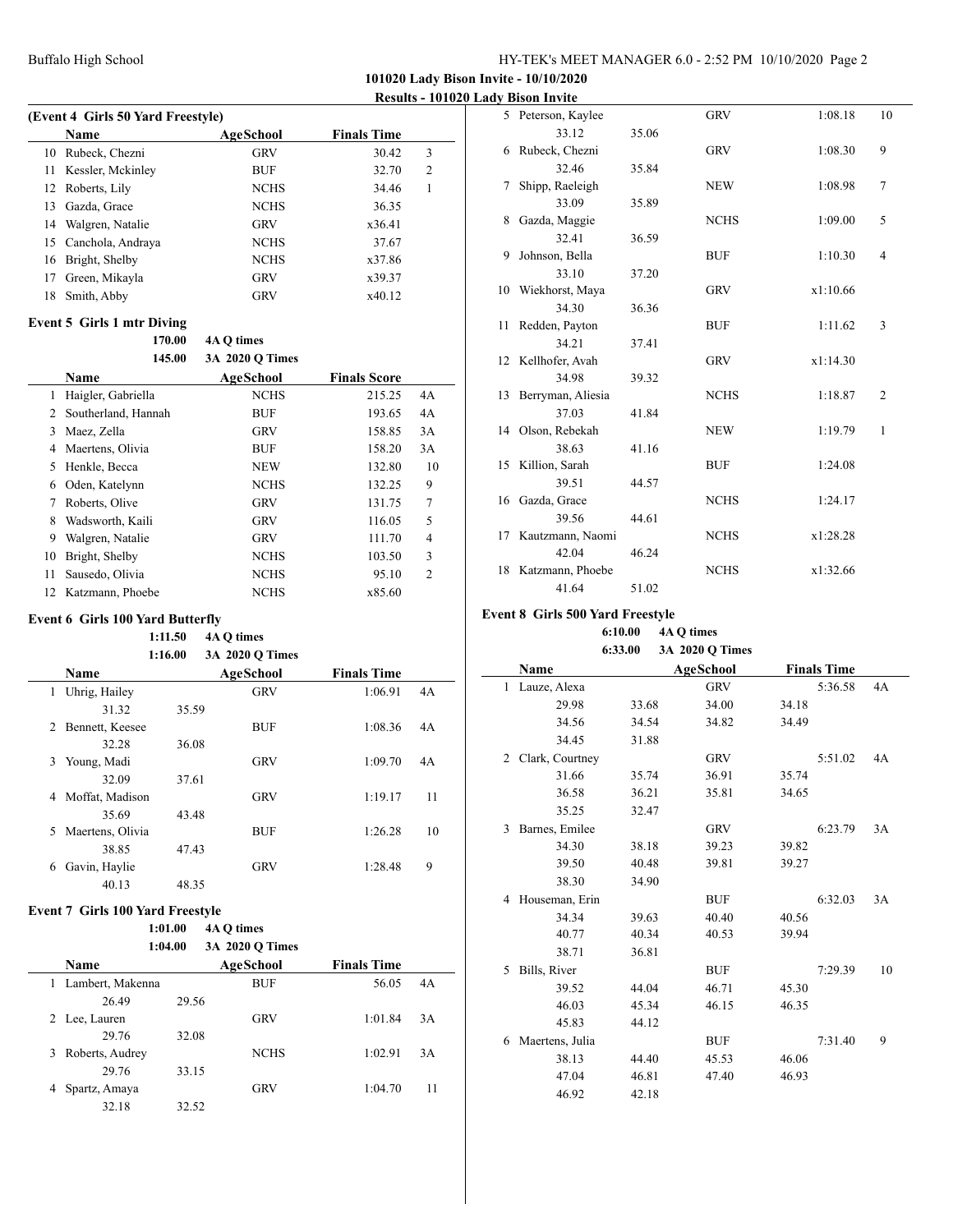## **101020 Lady Bison Invite - 10/10/2020**

## **Results - 101020 Lady Bison Invite**

| (Event 8 Girls 500 Yard Freestyle) |                |       |            |                    |   |  |
|------------------------------------|----------------|-------|------------|--------------------|---|--|
|                                    | Name           |       | AgeSchool  | <b>Finals Time</b> |   |  |
|                                    | Green, Mikayla |       | <b>GRV</b> | 8:14.38            | 7 |  |
|                                    | 44.83          | 49.72 | 51.64      | 50.66              |   |  |
|                                    |                |       |            | 50.83              |   |  |
|                                    | 51.18          | 48.17 | 44.69      |                    |   |  |
| 8                                  | Smith, Abby    |       | <b>GRV</b> | x8:36.07           |   |  |
|                                    | 45.31          | 51.22 | 53.41      | 53.15              |   |  |
|                                    | 52.84          | 53.07 | 52.54      | 54.19              |   |  |
|                                    | 53.25          | 47.09 |            |                    |   |  |

# **Event 9 Girls 200 Yard Freestyle Relay**

|                          | Team                 |       | Relay                 | <b>Finals Time</b> |    |  |
|--------------------------|----------------------|-------|-----------------------|--------------------|----|--|
| 1                        | <b>BUF</b>           |       | A                     | 1:46.13            | 32 |  |
|                          | 1) Wagner, Grace     |       |                       | 2) Bennett, Keesee |    |  |
|                          | 3) Riddle, Luci      |       | 4) Lambert, Makenna   |                    |    |  |
|                          | 26.81                | 27.09 | 26.57                 | 25.66              |    |  |
| $\mathfrak{D}$           | <b>GRV</b>           |       | A                     | 1:50.92            | 26 |  |
|                          | 1) Munoz, Lilly      |       | 2) Lauze, Alexa       |                    |    |  |
|                          | 3) Spartz, Amaya     |       | 4) Clark, Courtney    |                    |    |  |
|                          | 28.48                | 28.17 | 27.19                 | 27.08              |    |  |
| 3                        | <b>GRV</b>           |       | B                     | x2:04.50           |    |  |
|                          | 1) Uhrig, Hailey     |       | 2) Uhrig, Brianna     |                    |    |  |
|                          | 3) Rubeck, Chezni    |       | 4) Barnes, Emilee     |                    |    |  |
|                          | 30.51                | 32.43 | 31.77                 | 29.79              |    |  |
| 4                        | <b>NCHS</b>          |       | A                     | 2:07.33            | 24 |  |
|                          | 1) Gazda, Maggie     |       | 2) Haigler, Gabriella |                    |    |  |
|                          | 3) Berryman, Aliesia |       | 4) Roberts, Audrey    |                    |    |  |
|                          | 28.51                | 32.50 | 35.65                 | 30.67              |    |  |
| $\overline{\phantom{0}}$ | <b>GRV</b>           |       | C                     | x2:09.01           |    |  |
|                          | 1) Moffat, Madison   |       | 2) Casey, Autumn      |                    |    |  |
|                          | 3) Peterson, Kaylee  |       | 4) Wiekhorst, Maya    |                    |    |  |
|                          | 30.85                | 34.01 | 31.46                 | 32.69              |    |  |
| 6                        | <b>BUF</b>           |       | B                     | x2:17.21           |    |  |
|                          | 1) Kessler, Mckinley |       | 2) Maertens, Olivia   |                    |    |  |
|                          | 3) Bills, River      |       | 4) Johnson, Sarah     |                    |    |  |
|                          | 33.34                | 35.71 | 31.61                 | 36.55              |    |  |
| 7                        | <b>NCHS</b>          |       | $\mathcal{C}$         | x2:27.12           |    |  |
|                          | 1) Oden, Katelynn    |       | 2) Katzmann, Phoebe   |                    |    |  |
|                          | 3) Bright, Shelby    |       | 4) Sausedo, Olivia    |                    |    |  |
|                          | 39.17                | 35.32 | 15.98                 | 56.65              |    |  |

#### **Event 10 Girls 100 Yard Backstroke**

 $\overline{a}$ 

## **1:09.00 4A Q times**

|   |                   | 1:12.50 | 3A 2020 O Times |                    |    |
|---|-------------------|---------|-----------------|--------------------|----|
|   | Name              |         | AgeSchool       | <b>Finals Time</b> |    |
| 1 | Jensen, Lauren    |         | <b>GRV</b>      | 1:02.44            | 4A |
|   | 30.32             | 32.12   |                 |                    |    |
| 2 | Gross, Hannah     |         | <b>NEW</b>      | 1:03.83            | 4A |
|   | 30.37             | 33.46   |                 |                    |    |
| 3 | Riddle, Luci      |         | <b>BUF</b>      | 1:10.19            | 3A |
|   | 33.92             | 36.27   |                 |                    |    |
| 4 | Young, Madi       |         | <b>GRV</b>      | 1:10.79            | 3A |
|   | 34.09             | 36.70   |                 |                    |    |
| 5 | Bennett, Keesee   |         | <b>BUF</b>      | 1:14.28            | 10 |
|   | 36.78             | 37.50   |                 |                    |    |
| 6 | Neher, Ivory      |         | <b>GRV</b>      | 1:15.16            | 9  |
|   | 36.07             | 39.09   |                 |                    |    |
|   | Kessler, Mckinley |         | BUF             | 1:17.84            | 7  |

| 8  | Anderson, Lydia    |       | <b>NEW</b>  | 1:18.26  | 5             |  |
|----|--------------------|-------|-------------|----------|---------------|--|
| 9  | Schulze, Grace     |       | <b>GRV</b>  | 1:23.55  | 4             |  |
|    | 39.94              | 43.61 |             |          |               |  |
| 10 | Gavin, Haylie      |       | <b>GRV</b>  | x1:25.17 |               |  |
| 11 | Berryman, Aliesia  |       | <b>NCHS</b> | 1:28.43  | 3             |  |
|    | 42.56              | 45.87 |             |          |               |  |
|    | 12 Kellhofer, Avah |       | <b>GRV</b>  | x1:28.81 |               |  |
| 13 | Olson, Rebekah     |       | <b>NEW</b>  | 1:39.19  | $\mathcal{L}$ |  |
|    | 50.00              | 49.19 |             |          |               |  |

## **Event 11 Girls 100 Yard Breaststroke**

**1:18.50 4A Q times 1:22.50 3A 2020 Q Times**

|    | Name                 |       | <b>AgeSchool</b> | <b>Finals Time</b> |                |
|----|----------------------|-------|------------------|--------------------|----------------|
|    | 1 Uhrig, Hailey      |       | <b>GRV</b>       | 1:10.65            | 4A             |
|    | 33.35                | 37.30 |                  |                    |                |
|    | 2 Munoz, Lilly       |       | <b>GRV</b>       | 1:11.54            | 4A             |
|    | 33.88                | 37.66 |                  |                    |                |
|    | 3 Uhrig, Brianna     |       | <b>GRV</b>       | 1:16.24            | 4A             |
|    | 35.26                | 40.98 |                  |                    |                |
| 4  | Gripp, Vivyan        |       | <b>BUF</b>       | 1:21.25            | 3A             |
|    | 38.19                | 43.06 |                  |                    |                |
| 5  | Wagner, Grace        |       | <b>BUF</b>       | 1:26.57            | 10             |
|    | 40.28                | 46.29 |                  |                    |                |
| 6  | Casey, Autumn        |       | <b>GRV</b>       | 1:28.29            | 9              |
|    | 42.98                | 45.31 |                  |                    |                |
|    | 7 Rozema, Laurel     |       | <b>BUF</b>       | 1:29.00            | 7              |
|    | 42.23                | 46.77 |                  |                    |                |
|    | 8 Danford, Hannah    |       | <b>NCHS</b>      | 1:30.49            | 5              |
|    | 42.60                | 47.89 |                  |                    |                |
| 9  | Roberts, Lily        |       | <b>NCHS</b>      | 1:32.84            | 4              |
|    | 43.34                | 49.50 |                  |                    |                |
|    | 10 Kautzmann, Naomi  |       | <b>NCHS</b>      | 1:37.96            | 3              |
|    | 46.67                | 51.29 |                  |                    |                |
| 11 | Wiekhorst, Maya      |       | <b>GRV</b>       | x1:38.27           |                |
|    | 47.19                | 51.08 |                  |                    |                |
|    | 12 Canchola, Andraya |       | <b>NCHS</b>      | 1:42.10            | $\overline{2}$ |
|    | 49.53                | 52.57 |                  |                    |                |

#### **Event 12 Girls 400 Yard Freestyle Relay**

 $\mathcal{L}$ 

|               | Team              |         | Relay               | <b>Finals Time</b> |    |
|---------------|-------------------|---------|---------------------|--------------------|----|
| 1             | <b>GRV</b>        |         | A                   | 3:58.81            | 32 |
|               | 1) Jensen, Lauren |         | 2) Lauze, Alexa     |                    |    |
|               | 3) Lee, Lauren    |         | 4) Clark, Courtney  |                    |    |
|               | 29.29             | 1:00.98 | 28.39               | 59.92              |    |
|               | 27.98             | 58.92   | 27.69               | 58.99              |    |
| $\mathcal{P}$ | <b>BUF</b>        |         | A                   | 4:02.36            | 26 |
|               | 1) Wagner, Grace  |         | 2) Houseman, Erin   |                    |    |
|               | 3) Gripp, Vivyan  |         | 4) Lambert, Makenna |                    |    |
|               | 27.56             | 57.96   | 30.62               | 1:03.09            |    |
|               | 29.10             | 1:01.67 | 27.73               | 59.64              |    |
| $\mathbf{3}$  | <b>GRV</b>        |         | B                   | x4:23.04           |    |
|               | 1) Young, Madi    |         | 2) Barnes, Emilee   |                    |    |
|               | 3) Spartz, Amaya  |         | 4) Rubeck, Chezni   |                    |    |
|               | 30.77             | 1:03.54 | 33.31               | 1:11.22            |    |
|               | 30.83             | 1:03.71 | 30.50               | 1:04.57            |    |